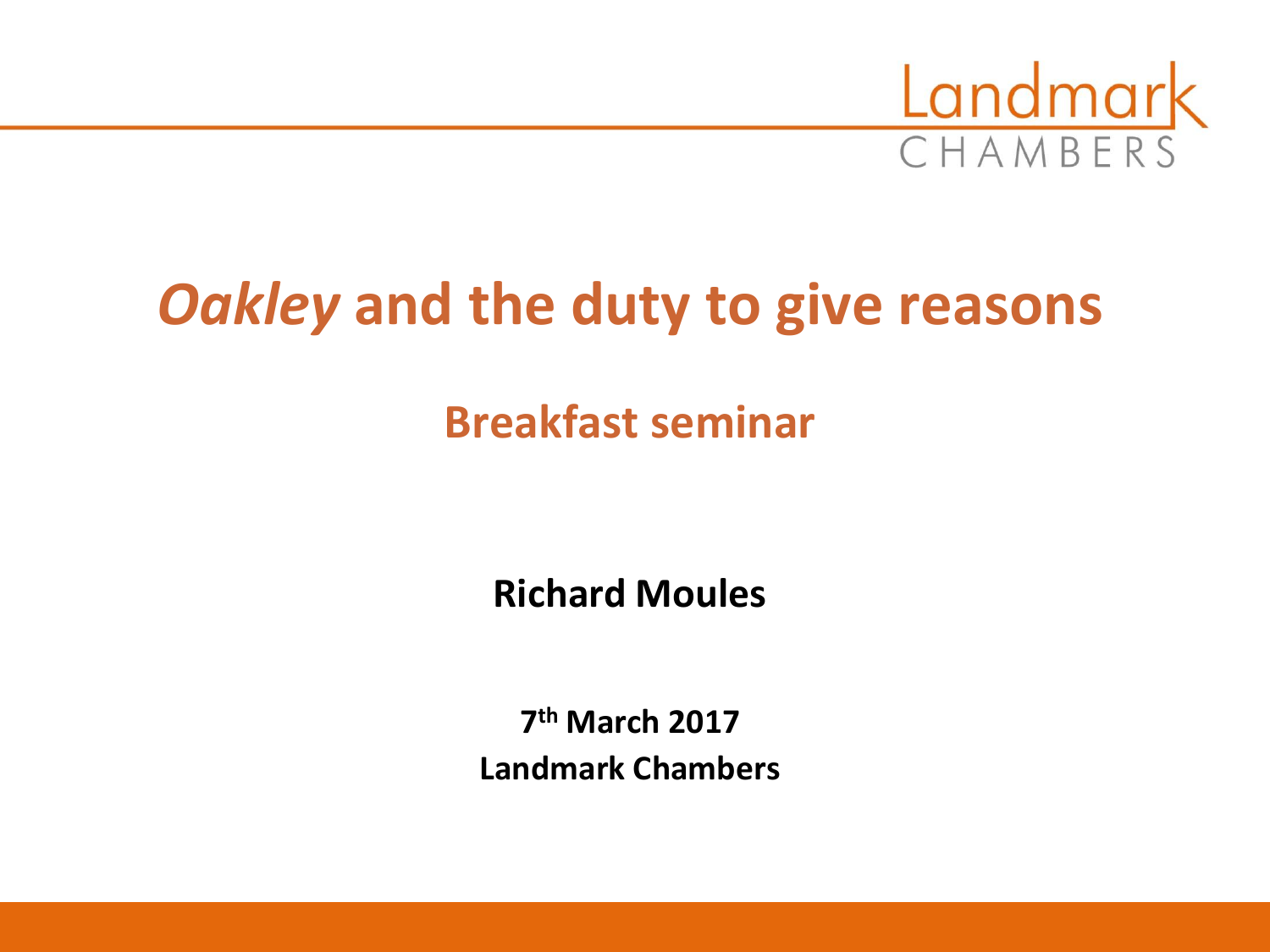# $\frac{1}{C}$

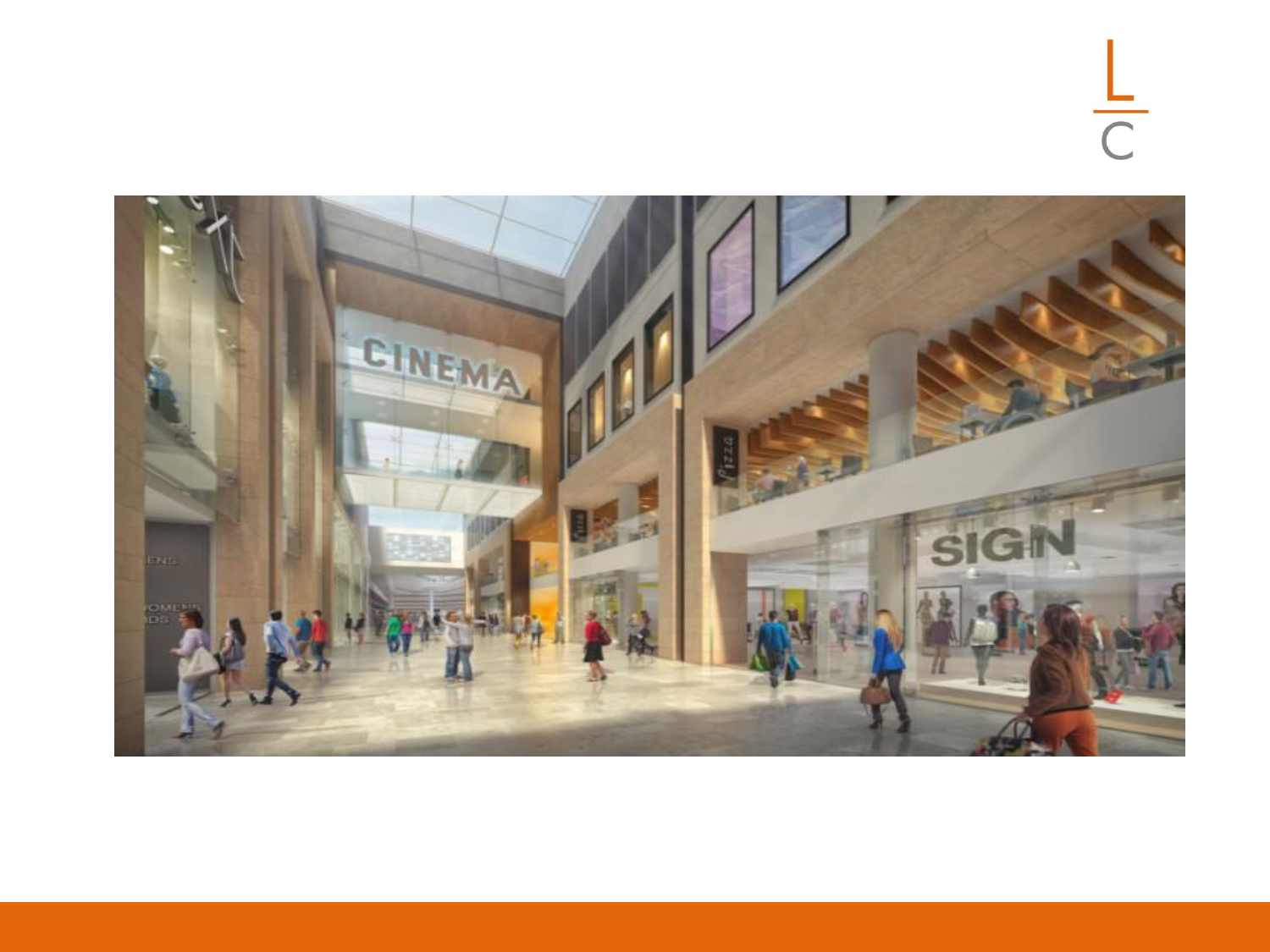### *R (oao Hawksworth Securities Plc) v Peterborough City Council* **[2016] EWHC 1870 (Admin)**

- ̶ IP applied to refurbish and extend the main shopping centre ("the Queensgate scheme"):
	- o Queensgate scheme included a cinema.
- ̶ Claimant applied for planning permission for a mixed use development on the North Westgate opportunity area site.
	- o Relied on proposed cinema as an anchor.
	- o Argued scheme not viable without cinema & only room for 1 cinema in Peterborough.
	- $\circ$  Claimant objected to IP's application as it would prejudice C's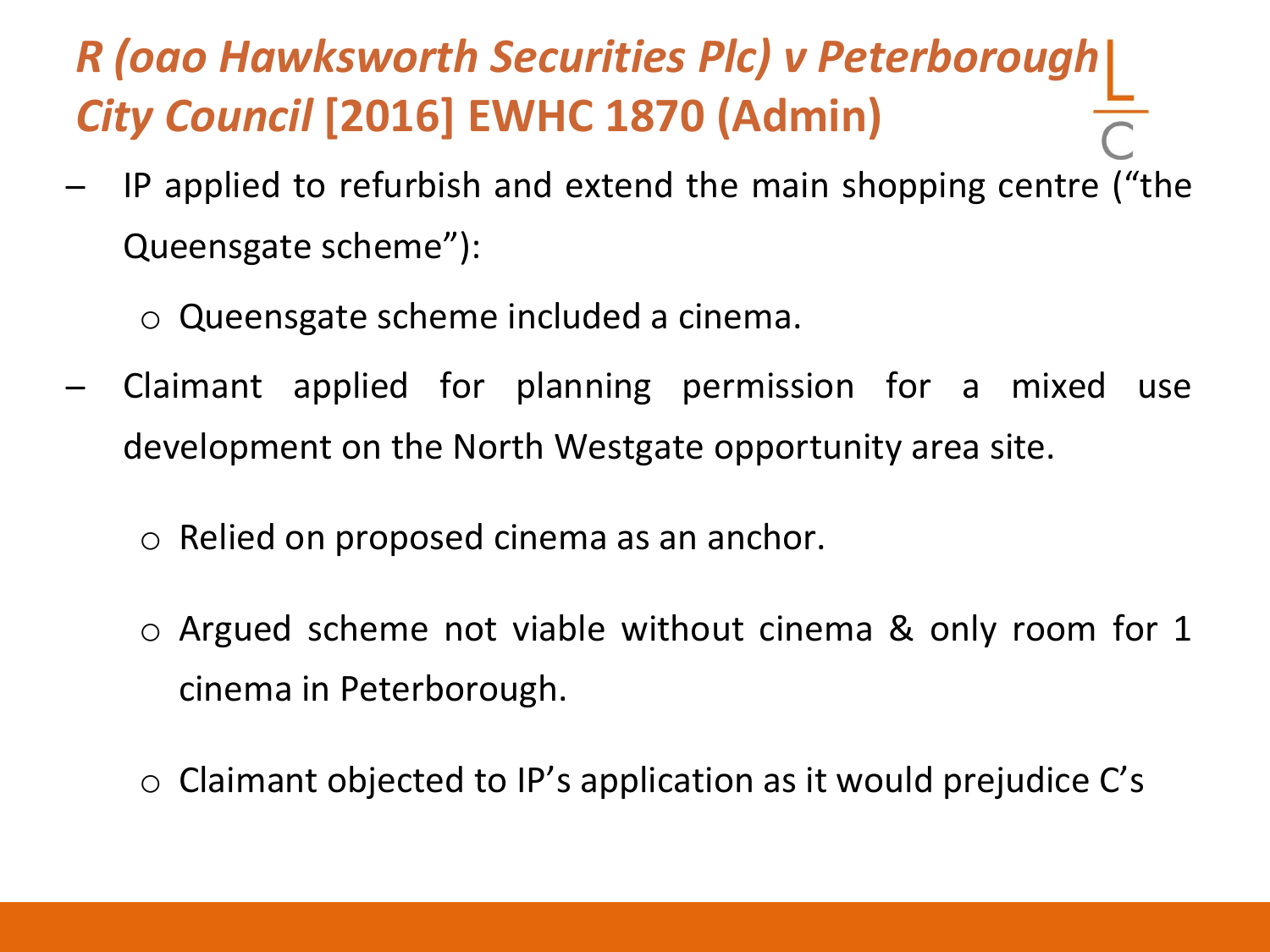#### **Facts of** *Hawksworth*

- ̶ Both applications considered at same committee meeting
- ̶ IP's application granted
- ̶ Then Claimant's application considered and also granted

Claimant's  $7<sup>th</sup>$  ground of challenge:

*The reasons volunteered by the Committee for its decision to grant permission were inadequate because they did not identify what conclusions were reached on the principal controversial issue of prejudice to the Westgate scheme*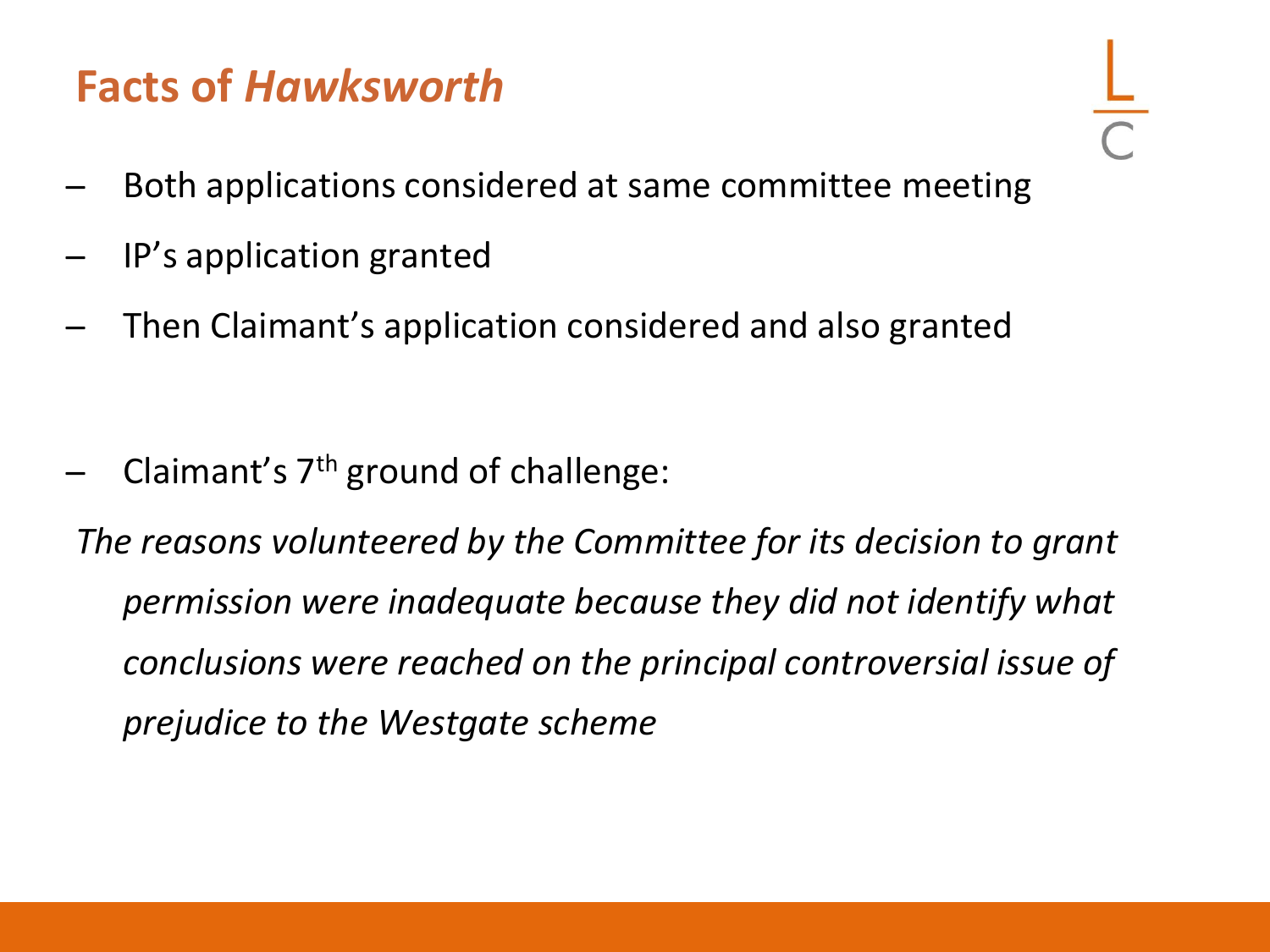#### **Facts continued**

- In particular the Claimant argued the reasons did not disclose;
- ̶ (1) whether C's evidence and the advice in the OR regarding likely prejudice to C's scheme were rejected or not;
- ̶ (2) if that evidence and advice was rejected, the basis for rejecting it;
- ̶ (3) if that evidence and advice was not rejected, whether the Committee concluded that the loss of the Westgate scheme was outweighed by the merits of the Queensgate scheme, and if so on what basis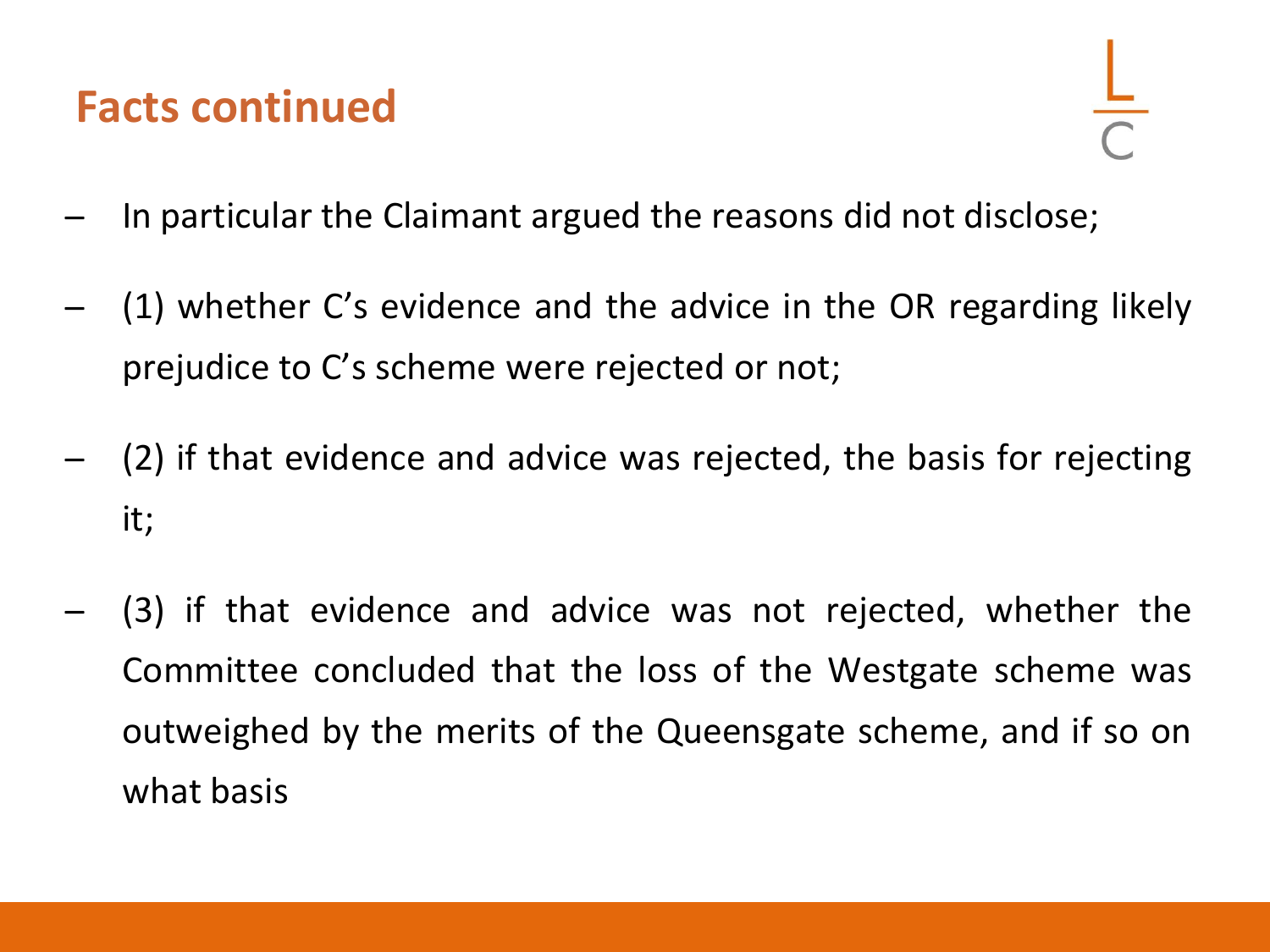#### **Lang J's decision**

- Article 35 DMPO does not contain a duty to give reasons for granting planning permission
- C argued the LPA had volunteered reasons in its committee minutes and their adequacy could be examined
- The standard of reasons to be applied to an LPA decision to grant planning permission differs from the standard applicable to Ministers or Inspectors giving decisions on appeal (*South Bucks v Porter No 2* [2004] UKHL 33)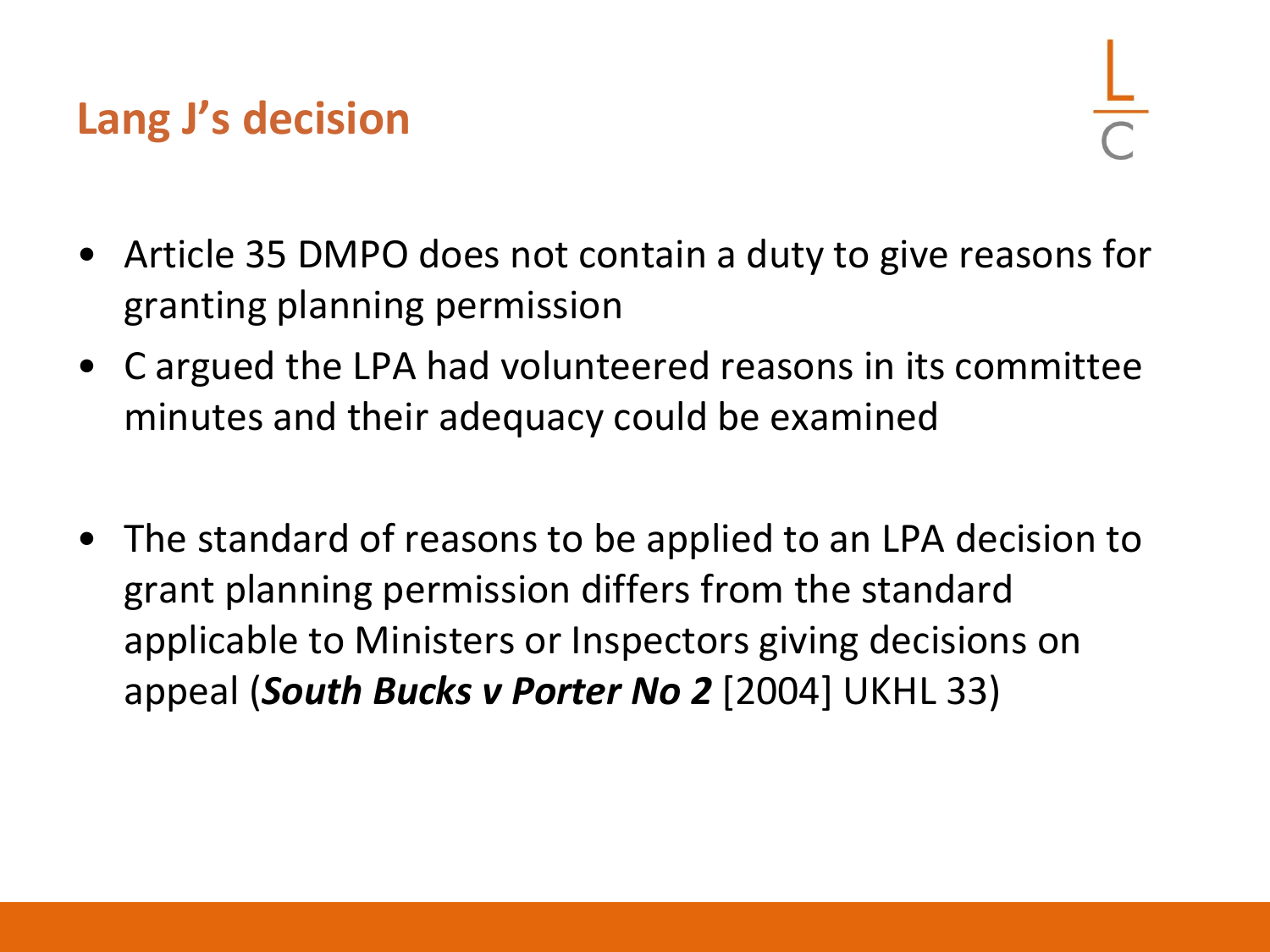#### **Lang J's decision**

- ̶ A planning appeal is akin to adversarial proceedings and the decision-maker must give clear reasons for his conclusions on the principal controversial issues
- By contrast, an LPA is an administrative body deciding an individual application. It is not conducting a formal adjudication in a dispute and it is not required to give reasons for rejecting objectors' representations
- Where an LPA gives reasons for granting permission it only needs to summarise the main reasons for the decision briefly. It is not required to set out each step of its reasoning or those matters it accepts and those it rejects